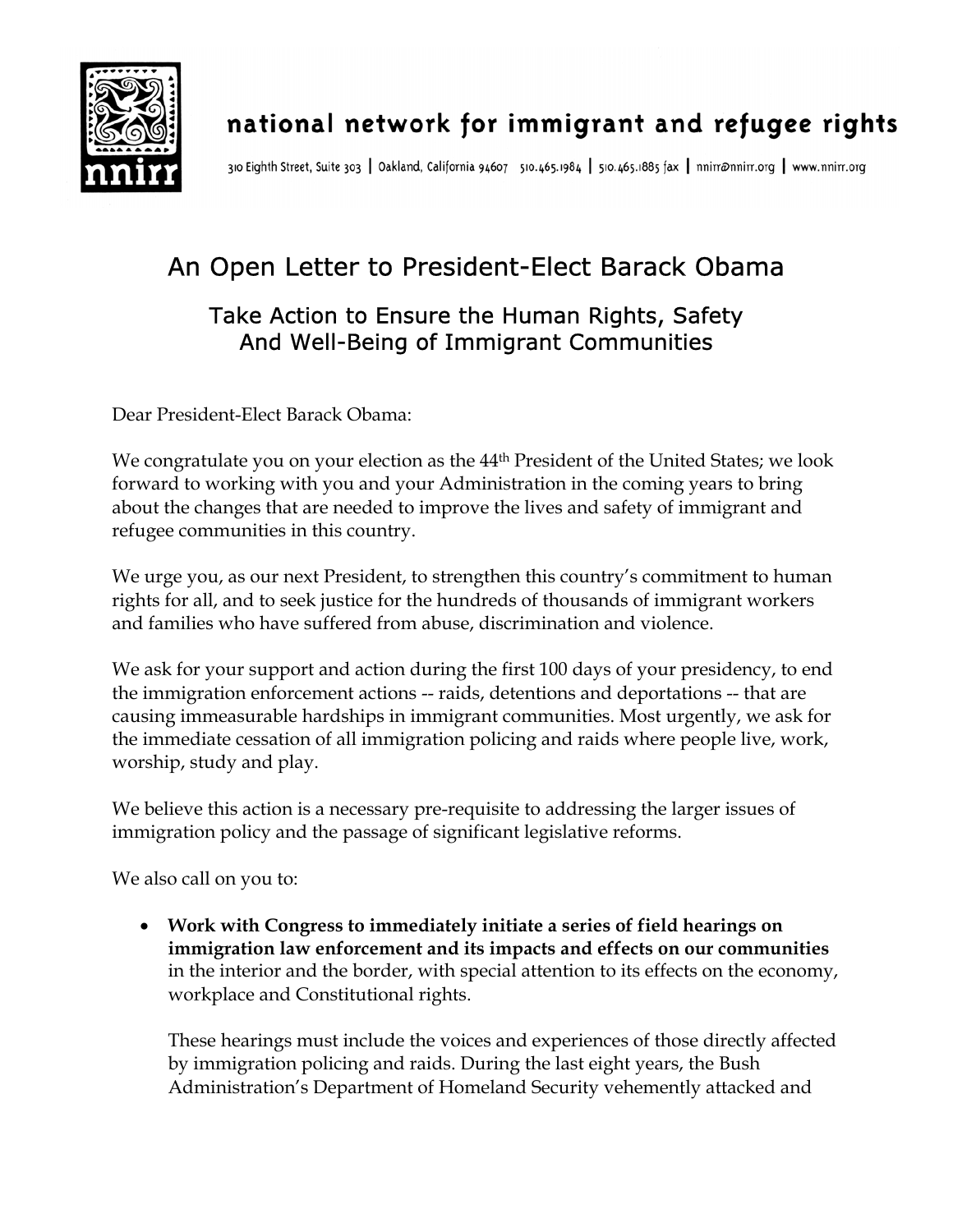undermined the rights of immigrant and refugees. Families, workers and communities experienced intense policing; hundreds of thousands were detained for immigration status alone and their due process rights blatantly violated and ignored, resulting in deportations. Their testimony is vital to the consideration of immigration reforms and to ensure that the DHS is held accountable for its policies, strategies and practices.

- **Suspend detentions and deportations** while hearings are held and humanitarian policy alternatives are put in place to reinstate due process and the rule of law to immigration services and enforcement.
- **Support a legalization program that offers opportunities to regularize the status for all undocumented immigrants,** without the onerous hurdles of past proposals that would have drastically limited the number of immigrants who could actually legalize. Those proposals would have subjected hundreds of thousands of immigrants and their children to a precarious existence without guarantee of permanent residency at the end of a lengthy conditional process.
- **Uphold family reunification as a core principle of U.S. immigration policy.** We need to expand legal immigration opportunities, expedite processing and resolve the backlog of current, eligible visa applications. We should do away with the harsh obstacles to immigrating, including the "3 and 10 year bars," unfair and burdensome political asylum procedures, and high income requirements for immigrant sponsors.
- **Insist that due process rights be restored and preserved, to ensure equality before the law for all persons, regardless of their immigration or citizenship status.** We need the protection and expansion of the civil and labor rights of all immigrants, as well as community-based oversight and accountability of the Department of Homeland Security for immigration law enforcement and services.
- **Take action to end the criminalization of immigrants, including:** 
	- o the repeal of employer sanctions, which have led to problematic employment verification requirements and the criminalization of immigrant workers; an end to the electronic worker verification program and the sending of SSA no-match letters to employers.
	- o an end to criminal prosecutions for immigration-related conduct such as unlawful entry, driving without a license, or so-called "identity theft."
	- o an end to immigration enforcement collaboration with local, county and state police as well as other government agencies.
	- o the end and roll back of border militarization policies, practices, measures and laws, including the use of high technological surveillance.